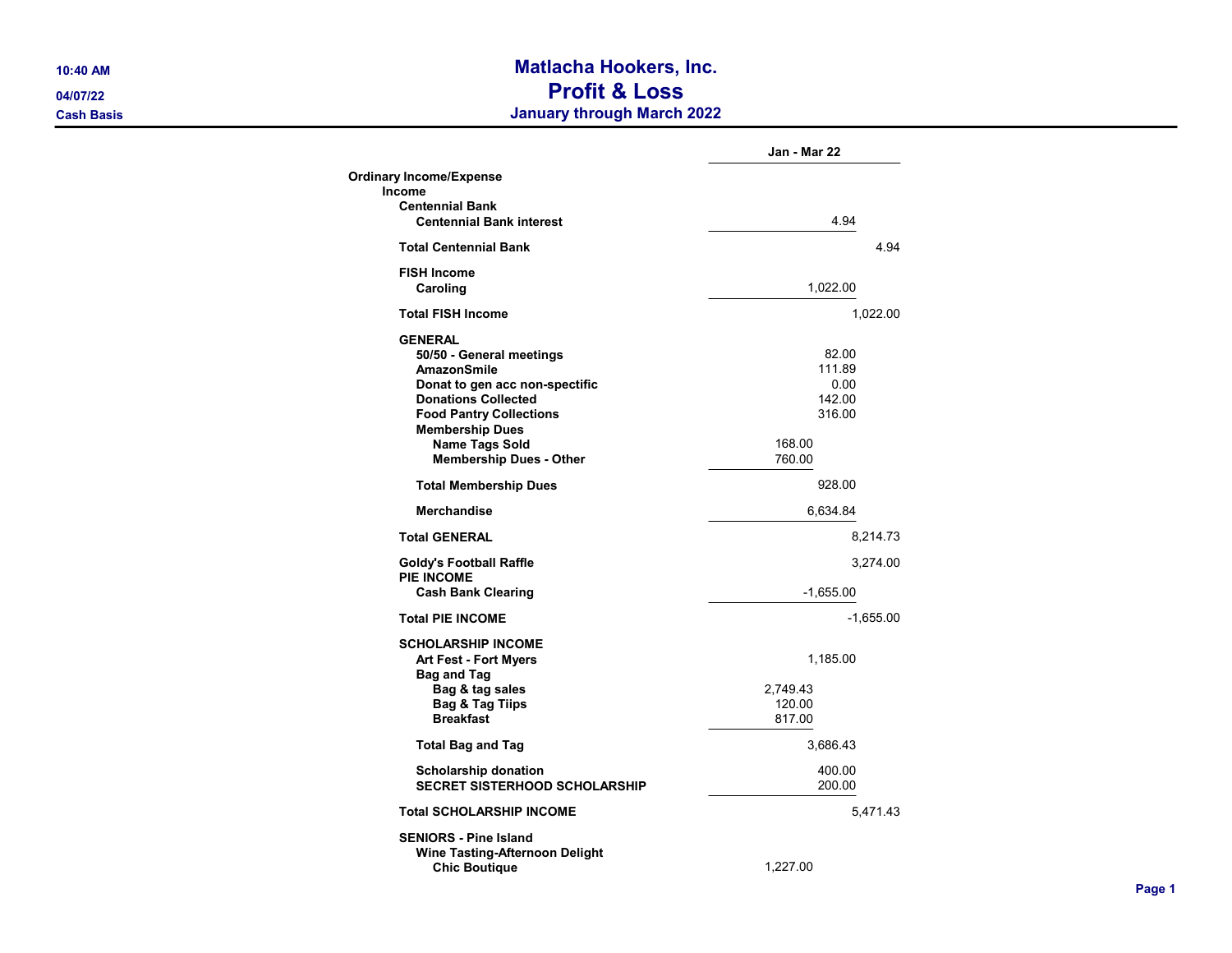## 10:40 AM Matlacha Hookers, Inc. 04/07/22 Profit & Loss Cash Basis January through March 2022

|                                              | Jan - Mar 22 |  |
|----------------------------------------------|--------------|--|
| <b>Mystery Wine -Cork Sales</b>              | 1,002.00     |  |
| Sale of left over wine                       | 319.00       |  |
| <b>Senior Donations</b>                      | 410.30       |  |
| Silent Auction-Afternoon Deligh              | 10,413.00    |  |
| <b>Tickets - Wine Tasting</b>                | 8,477.21     |  |
| Wine and Cheese Event Sponsor                | 0.00         |  |
| Wine Event 50/50                             | 523.00       |  |
| <b>Wine Sponsor</b>                          | 5,000.00     |  |
| <b>Wine Tasting-Other</b>                    | 41.00        |  |
| <b>Total Wine Tasting-Afternoon Delight</b>  | 27,412.51    |  |
| <b>Total SENIORS - Pine Island</b>           | 27,412.51    |  |
| <b>Total Income</b>                          | 43,744.61    |  |
| Gross Profit                                 | 43,744.61    |  |
| <b>Expense</b>                               |              |  |
| <b>Administrative - Fixed Expenses</b>       |              |  |
| <b>Dues/Membership/Subscriptions</b>         | 40.00        |  |
| <b>Office Supplies</b>                       | 18.74        |  |
| Post Office Box and postage                  | 235.60       |  |
| <b>Rent - Storage Unit</b>                   | 200.00       |  |
| <b>Total Administrative - Fixed Expenses</b> | 494.34       |  |
| Administrative - Variable                    |              |  |
| Advertisina                                  | 247.00       |  |
| <b>Credit Card fees</b>                      | 396.39       |  |
| <b>Meals-Entertain for Meetings</b>          | 499.55       |  |
| <b>Office Expense</b>                        | 69.00        |  |
| Sponsorship                                  | 650.00       |  |
| <b>Supplies</b>                              | 60.94        |  |
| <b>Total Administrative - Variable</b>       | 1,922.88     |  |
| <b>DONATION</b>                              |              |  |
| Am. Leg. Aux. Over the Pond                  | 200.00       |  |
| Donation 501(C)3                             |              |  |
| <b>F.I.S.H.</b>                              | 4,500.00     |  |
| <b>Habitat for Humanity</b>                  | 82.00        |  |
| Total Donation 501(C)3                       | 4,582.00     |  |
| DONATIONS-Other                              | 230.00       |  |
| <b>Financial Requests</b>                    | 0.00         |  |
| <b>Food Pantry</b>                           | 316.00       |  |
| Legacy Bricks-Museum of the Isl              | -100.00      |  |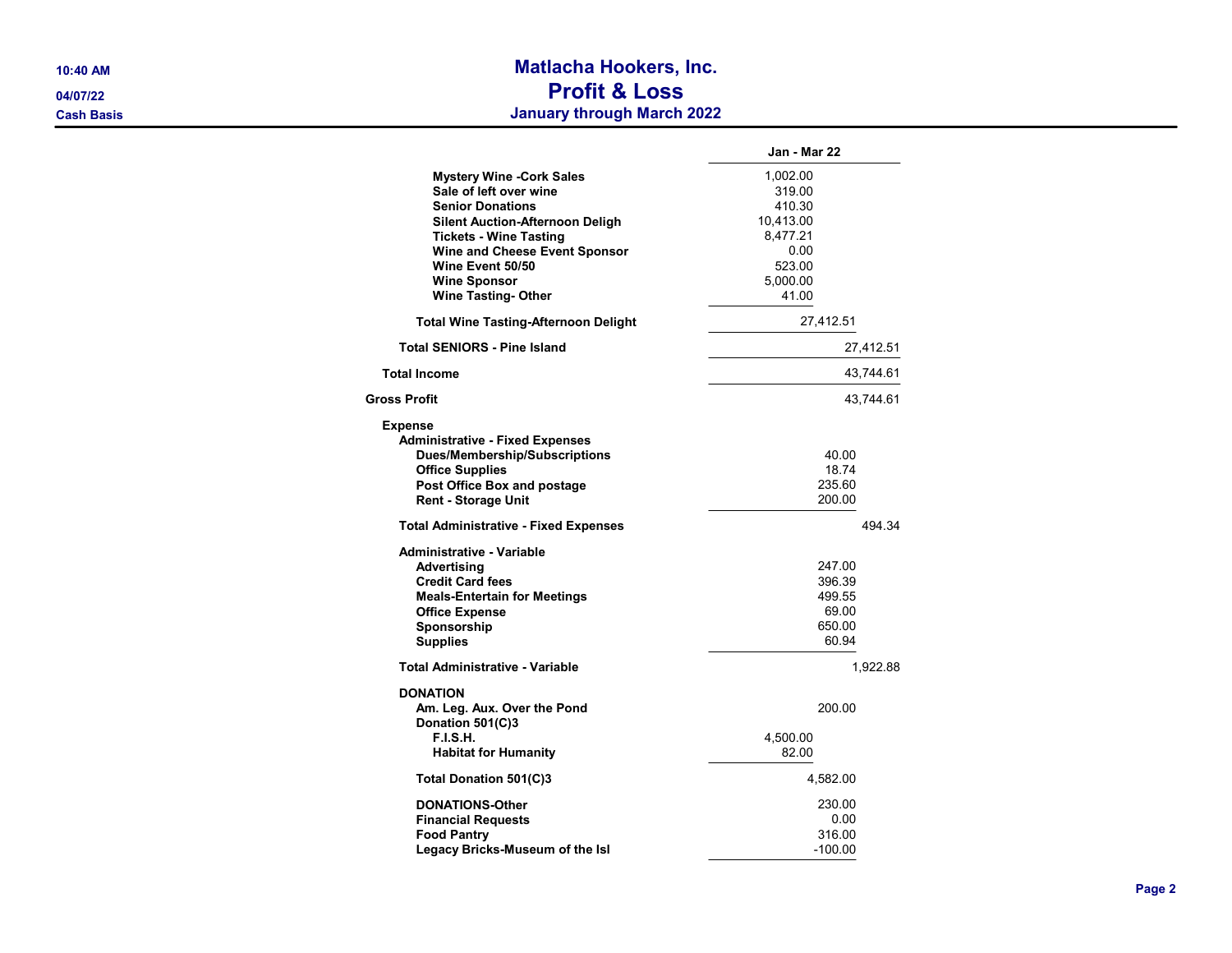## 10:40 AM Matlacha Hookers, Inc. 04/07/22 Profit & Loss Cash Basis January through March 2022

|                                                                                                                                                                                                                                    | Jan - Mar 22                                                                                |
|------------------------------------------------------------------------------------------------------------------------------------------------------------------------------------------------------------------------------------|---------------------------------------------------------------------------------------------|
| <b>Total DONATION</b>                                                                                                                                                                                                              | 5,228.00                                                                                    |
| <b>GENERAL EXPENSES</b><br>50/50<br><b>Merchandise Expense</b>                                                                                                                                                                     | 517.44<br>3,585.66                                                                          |
| <b>Name Tags</b><br>Space rental<br>Thank you gifts                                                                                                                                                                                | 300.00<br>60.00<br>505.95                                                                   |
| <b>Total GENERAL EXPENSES</b>                                                                                                                                                                                                      | 4,969.05                                                                                    |
| <b>OUTREACH</b><br><b>PIE EXPENSES for</b><br><b>Fishing Tournament</b><br>Advertisement/Posters/Flyers                                                                                                                            | 425.00<br>196.25                                                                            |
| <b>Total Fishing Tournament</b>                                                                                                                                                                                                    | 196.25                                                                                      |
|                                                                                                                                                                                                                                    |                                                                                             |
| <b>Teacher Allocation</b><br><b>Teacher Grants</b>                                                                                                                                                                                 | 2,500.00<br>8,200.00                                                                        |
| <b>Total PIE EXPENSES for</b>                                                                                                                                                                                                      | 10,896.25                                                                                   |
| <b>SCHOLARSHIP</b><br><b>Scholarship Misc Exps</b><br><b>Scholarships Awarded</b>                                                                                                                                                  | 0.00<br>296.48                                                                              |
| <b>Total SCHOLARSHIP</b>                                                                                                                                                                                                           | 296.48                                                                                      |
| <b>SENIORS</b><br><b>Wine Tasting</b><br><b>Advertising</b><br><b>Beer Purchase</b><br><b>Decorating</b><br>Food purchase<br>Misc. expense<br><b>Printing costs</b><br><b>Supplies</b><br>Table and chairs, tents<br>Wine purchase | 375.00<br>515.07<br>478.61<br>922.59<br>$-209.65$<br>1,016.53<br>578.36<br>325.95<br>906.32 |
| <b>Total Wine Tasting</b>                                                                                                                                                                                                          | 4,908.78                                                                                    |
| <b>Total SENIORS</b>                                                                                                                                                                                                               | 4,908.78                                                                                    |
| <b>Total Expense</b>                                                                                                                                                                                                               | 29,140.78                                                                                   |
| <b>Net Ordinary Income</b>                                                                                                                                                                                                         | 14,603.83                                                                                   |